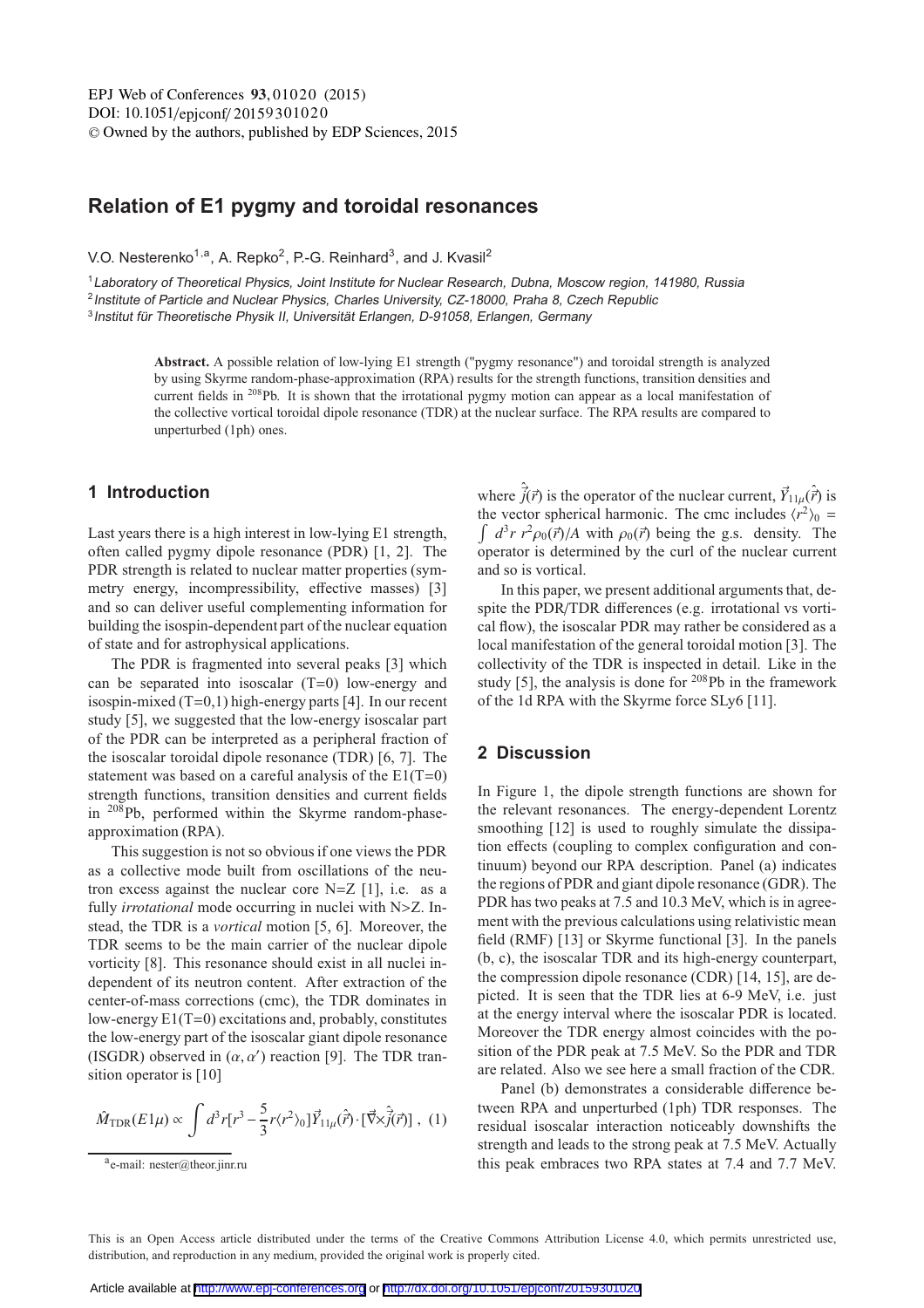

**Figure 1.** Calculated strength functions: (a) energy-weighted E1(T=1) GDR and PDR, (b) E1(T=0) TDR (RPA and unperturbed 1ph), (c)  $E1(T=0)$  CDR. In (b), the experimental width and energy of the ISGDR low-energy branch [9] are denoted.



**Figure 2.** The calculated RPA (left) and unperturbed 1ph (right)  $r^2$ -weighted proton and neutron TD summed over the energy interval 6.0-8.8 MeV [5].

The states emerge from superposition of several 1ph components with maximal ones exhausting 67% and 23% of the norm, respectively. So the TDR seems to be collective.

Panel (b) also shows that the calculated TDR lies noticeably below the low-energy ISGDR branch observed in the  $(\alpha, \alpha')$  reaction at 12-14 MeV [9]. The same discrepancy takes place in most of the theoretical studies [1]. Following panel (c), perhaps not the TDR but the low-energy CDR bump was observed. Note also that the experiment [9] has inspected the excitation energy interval 8-35 MeV and so might lose the strong and narrow TM peak at 7- 8 MeV. Therefore, additional experiments to search the isoscalar TDR are desirable.

Strength functions, being integral observables, are too rough for a thorough analysis of the subtle relation between TDR and PDR. They should be complemented by more detailed observables: transition densities (TD) and current transition densities (CTD) visualizing the coordinate dependence of the nuclear flow. In order to weaken the sensitivity of the results to individual dipole states and



**Figure 3.** RPA proton (a), neutron (b),  $T=0$  (c), and  $T=1$  (d) CTD summed over the energy interval 6.0-8.8 MeV.



Figure 4. Unperturbed (1ph) proton (a), neutron (b), T=0 (c), and T=1 (d) CTD summed over the energy interval 6.0-8.8 MeV.

so to focus on the underlying gross features of flow, the TD/CTD strengths are summed over all RPA states in a properly chosen energy interval. This is done here for the interval 6.0-8.8 MeV embracing both T=0 PDR and TDR. To circumvent the ambiguity in signs the RPA states, the TD/CTD are calculated with the corresponding isoscalar weights, see [5] for details. In CTD the convection nuclear current is used.

The treatment of the PDR as oscillations of a neutron excess against the nuclear N=Z core is often justified by the specific picture of the PDR transition densities where neutron and protons move by a similar manner in the nuclear interior while the neutron motion strongly dominates at the nuclear surface  $[1]$ . In Fig. 2(a), these are regions 4-7 fm and 7-11 fm, respectively. It is also seen (plot (b)) that the pygmy-like picture is lost in the summed 1ph TD.